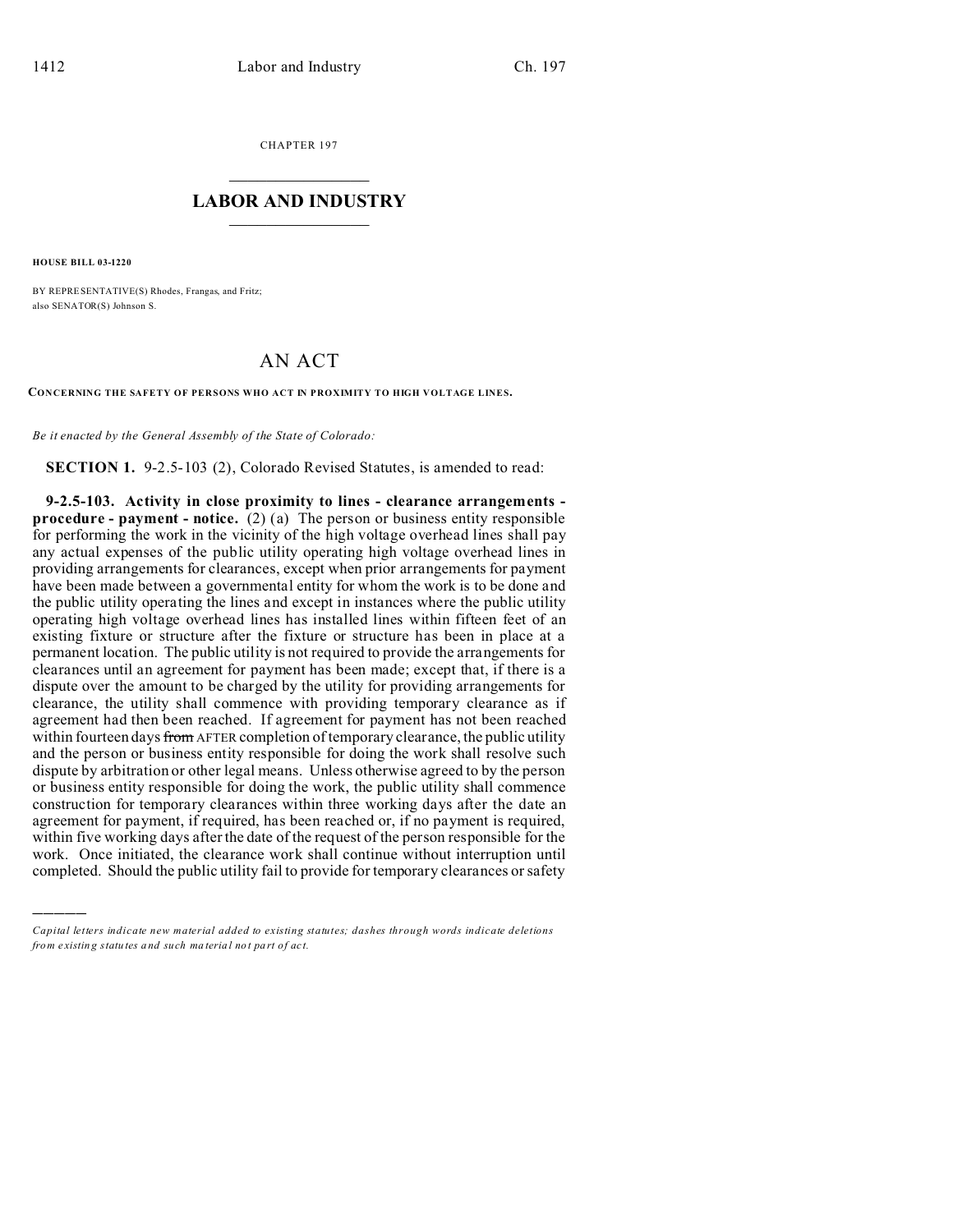measures in a timely manner, the public utility shall be liable for costs or loss of production of the person or business entity requesting assistance to work in close proximity to high voltage overhead lines.

(b) A PERSON REQUESTING THAT THE UTILITY CLEAR HIGH VOLTAGE OVERHEAD LINES SHALL NOT WORK NEAR THE LINES UNTIL THE UTILITY NOTIFIES SUCH PERSON THAT THE CLEARANCE IS COMPLETED. IF THE LOCATION OR THE CONDITIONS OF THE PLANNED WORK NEAR A HIGH VOLTAGE OVERHEAD LINECHANGES, THE PERSON SHALL NOTIFY THE UTILITY OF SUCH CHANGES AND CEASE ALL WORK UNTIL THE UTILITY HAS COMPLETED ANY ADDITIONAL CLEARANCE MEASURES THAT MAY BE NECESSARY.

**SECTION 2.** 9-2.5-104 (1) and (2), Colorado Revised Statutes, are amended to read:

**9-2.5-104. Violation.** (1) (a) Any A person or business entity or any agent thereof who violates any provision of this article may be subject to a civil penalty in an amount not to exceed one thousand dollars, to be imposed by any court of competent jurisdiction in favor of the state to be AND credited to the general fund.

(b) A PERSON WHO VIOLATES THIS ARTICLE MORE THAN ONCE MAY BE SUBJECT TO A CIVIL PENALTY NOT TO EXCEED TWO THOUSAND DOLLARS FOR EACH VIOLATION, TO BE IMPOSED BY A COURT OF COMPETENT JURISDICTION AND CREDITED TO THE GENERAL FUND. A PERSON WHO VIOLATES THIS ARTICLE MORE THAN ONCE MAY BE LIABLE FOR REASONABLE ATTORNEY FEES AND COSTS INCURRED IN THE PROSECUTION OF THE VIOLATIONS AS DETERMINED BY THE COURT.

(2) If a violation of this article results in physical or electrical contact with any high voltage overhead line, the person OR business entity or public utility violating this article may be liable for all damages and all costs and expenses, incurred, as a result of the contact, as determined by a court of record, or by a settlement made by all parties who may become liable for such damages prior to the filing of or during the course of a civil action SHALL BE LIABLE TO THE OWNER OR OPERATOR OF THE HIGH VOLTAGE OVERHEAD LINE FOR DAMAGES TO THE FACILITIES CAUSED BY THE CONTACT AND FOR THE LIABILITY INCURRED BY THE OWNER OR OPERATOR DUE TO THE CONTACT.

**SECTION 3.** 9-2.5-105, Colorado Revised Statutes, is amended to read:

**9-2.5-105. Exemptions.** (1) EXCEPT AS PROVIDED IN SUBSECTION (2) OF THIS SECTION, this article does not apply to construction, reconstruction, operation, or maintenance by an authorized person of overhead electrical or communication circuits or conductors and their supporting structures, or to electrical generating, transmission, or distribution systems, or to communication systems, or to the collection of trash and refuse using equipment designed for that purpose, or to highway vehicles or agricultural equipment, including aerial applicators licensed pursuant to section 35-10-106, C.R.S., which in normal use may incidentally pass within the ten-foot clearance limitation, or to governmental entities responding to any emergency situation.

(2) (a) HIGHWAY VEHICLES SHALL NOT BE OPERATED WITHIN FOUR AND ONE-HALF FEET OF A HIGH VOLTAGE OVERHEAD LINE UNLESS THE PERSON OR BUSINESS ENTITY